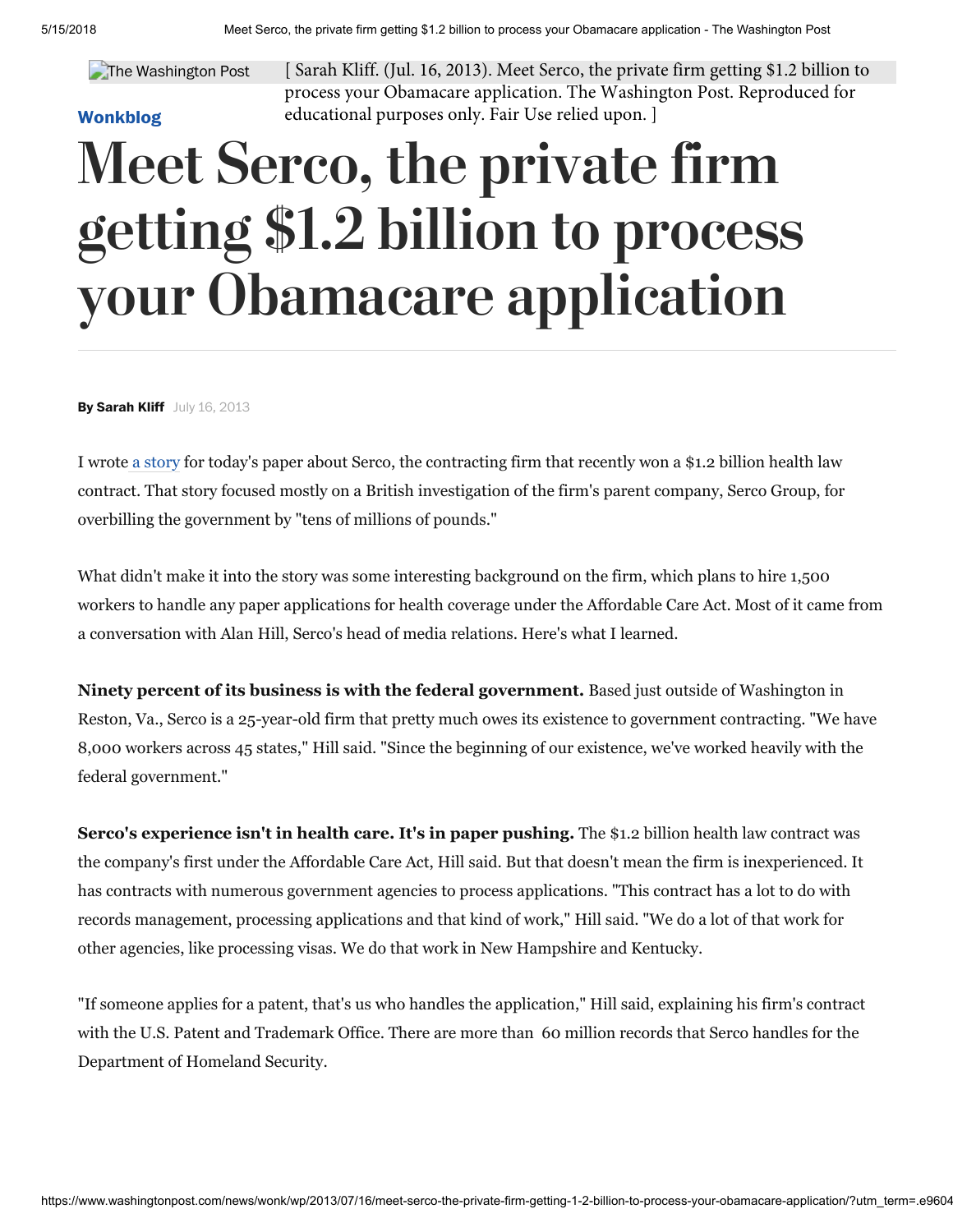"This type of high volume, all coming in fast applications, that is one of our skill sets we have an experience in," he said. "That's why we're excited about getting to work with HHS on this."

The Obamacare contract is a huge win for Serco. The company's annual revenue from the federal government is \$1.2 billion. This would bring in another \$1.2 billion over the course of five years, a big boost to the firm.

Is Serco Inc., a British company? Sort of. There was a bit of fanfare over the United States engaging a large British firm to manage the rollout of a really big U.S. law. That's only partially true. Serco Inc. is indeed part of Serco Group, an international contracting firm headquartered about an hour southwest of London in Hook, North Hampshire.

The company that won the contract to process the Obamacare applications is Serco Inc., which is headquartered in Reston. "Our parent company is based in the UK," Hill said, "And we do work for the federal government. Sometimes there's a lot of sensitive classified work, so there's a firewall between us and our parent company. There's certain information they cannot know or we cannot provide to them."

Whenever Hill makes a call to the British office, for example, he has to log the call and write down what he discussed with them. Serco Inc. has a separate, independent board. So it is indeed part of a British-based group, but at the same time a Virginia-based firm.

Want a job working on Obamacare? Has Serco got a deal for you! The company is already recruiting what will be an estimated 1,500 workers who will handle paper applications for private insurance coverage that come in through the new marketplaces. Most applications, the government expects, will come in online.

Serco has decided to headquarter its operations in Alabama, Arkansas and Kentucky. As to why these places were chosen, Hill said it has a lot with where they think they can stand up an office really fast.

"We have to go out and look at what is readily available, or what can be converted within the timeline to meet the requirements," Hill said of office space. "Then there are all sorts of other factors, like what areas have a readily available workforce that have the experience you want. You have to look at what cities want to work with you. These areas obviously had space available and a workforce that could support us."

### **20 Comments**